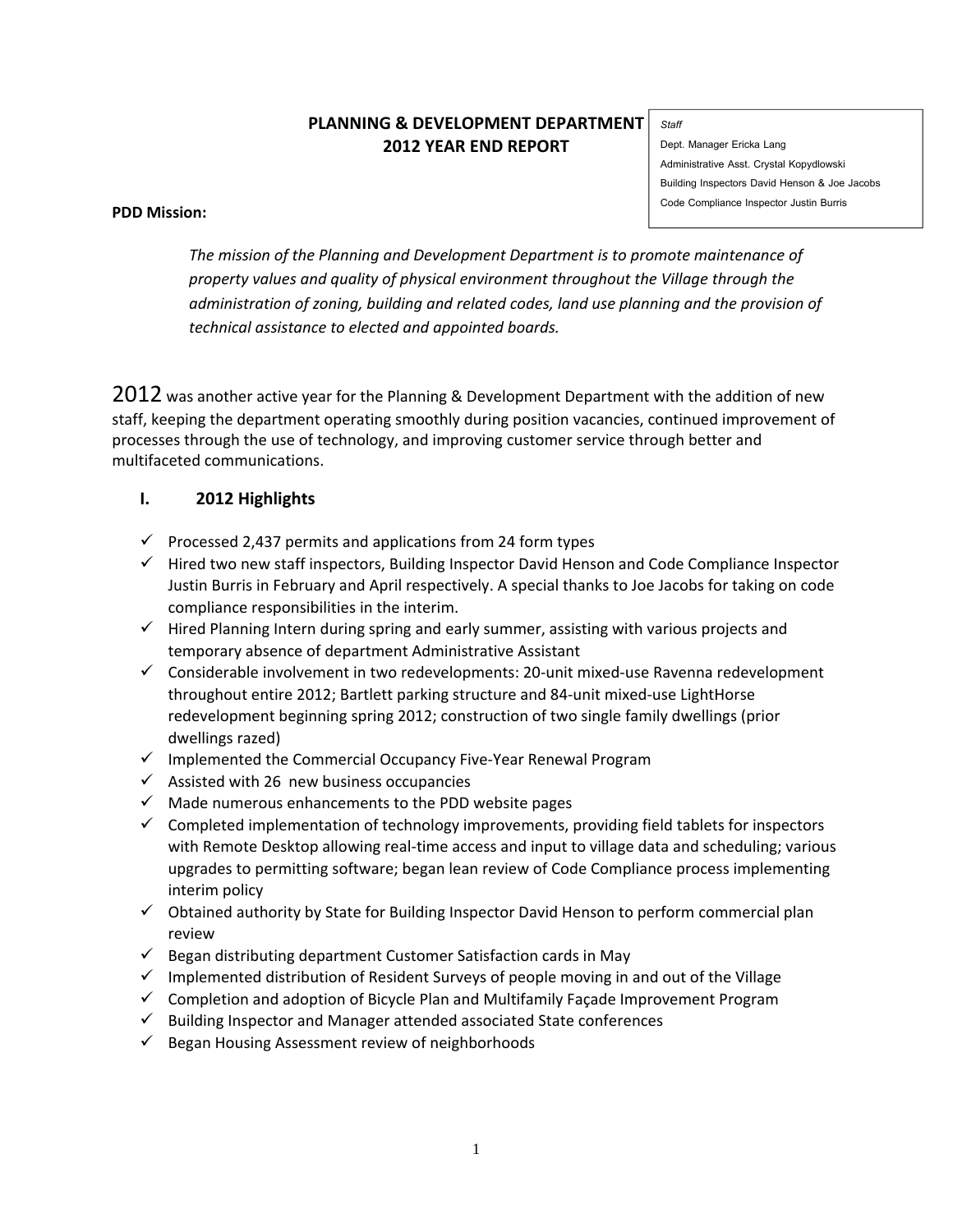## **II. BUILDING PERMITS & APPLICATIONS**

The last eight years of permits and applications received in Planning & Development have been consistent volumes, except in 2010 when two flood events occurred resulting in larger amounts of plumbing and electrical permits.

These totals include all 24 types of applications received, including annual licenses. Building, Plumbing and Electrical permits comprise 66% of the total permits. The two Building Inspectors have oversight of half of the permit applications, the remaining are divided between the Code Compliance Inspector and Department Manager.



| <b>PDD Forms</b>              |                      |  |  |  |  |  |  |
|-------------------------------|----------------------|--|--|--|--|--|--|
| 1 Alter                       | 13 Obstruct          |  |  |  |  |  |  |
| 2 Antenna                     | 14 Occupancy         |  |  |  |  |  |  |
| 3 Board of Appeals            | 15 Other             |  |  |  |  |  |  |
| 4 Boiler Licenses             | 16 Plan Review       |  |  |  |  |  |  |
| 5 Building                    | 17 Plumbing          |  |  |  |  |  |  |
| 6 Code Compliance             | 18 PPD Zoning        |  |  |  |  |  |  |
| <b>7 Conditional Use</b>      | 19 Sandwich Board    |  |  |  |  |  |  |
| 8 Design Review Board         | 20 Sign              |  |  |  |  |  |  |
| 9 Electrical                  | 21 Special Exception |  |  |  |  |  |  |
| <b>10 Electrical Licenses</b> | 22 Special Privilege |  |  |  |  |  |  |
| 11 Erosion Control            | 23 Tank              |  |  |  |  |  |  |
| 12 HVAC                       | 24 Zoning Amendment  |  |  |  |  |  |  |

The below table lists the subcategories for the building permits, showing that the majority of improvements are for new roofs and interior renovations.

| PDD Permits            |      |      |          |  |  |  |
|------------------------|------|------|----------|--|--|--|
|                        |      |      | 2011-12  |  |  |  |
|                        |      |      | Annual % |  |  |  |
| <b>Primary Permits</b> | 2011 | 2012 | Change   |  |  |  |
| <b>Building</b>        | 663  | 587  | $-11.5%$ |  |  |  |
| Addition/alteration    | 51   | 41   |          |  |  |  |
| concrete work          | 30   | 30   |          |  |  |  |
| deck/patio             | 52   | 51   |          |  |  |  |
| demo                   | 10   | 10   |          |  |  |  |
| driveway               | 33   | 17   |          |  |  |  |
| fence/wall             | 75   | 70   |          |  |  |  |
| garage/shed            | 12   | 19   |          |  |  |  |
| renovation             | 112  | 126  |          |  |  |  |
| roof                   | 170  | 141  |          |  |  |  |
| other                  | 99   | 82   |          |  |  |  |
| Electrical             | 643  | 597  | $-7.2%$  |  |  |  |
| Plumbing               | 545  | 418  | $-23.3%$ |  |  |  |
| <b>HVAC</b>            | 201  | 224  | 11.4%    |  |  |  |
| Occupancy              | 24   | 32   | 33.3%    |  |  |  |
| Code Compliance        | 168  | 198  | 17.9%    |  |  |  |
| <b>Subtotal</b>        | 2244 | 2056 | $-8.4%$  |  |  |  |

### **PDD Permits**

In 2012, 91% of the building permits were for single family and duplexes. From a different perspective, of the 3136 1‐ & 2‐family dwellings in the village, over 15% of Shorewood's housing stock is being improved in some way each year.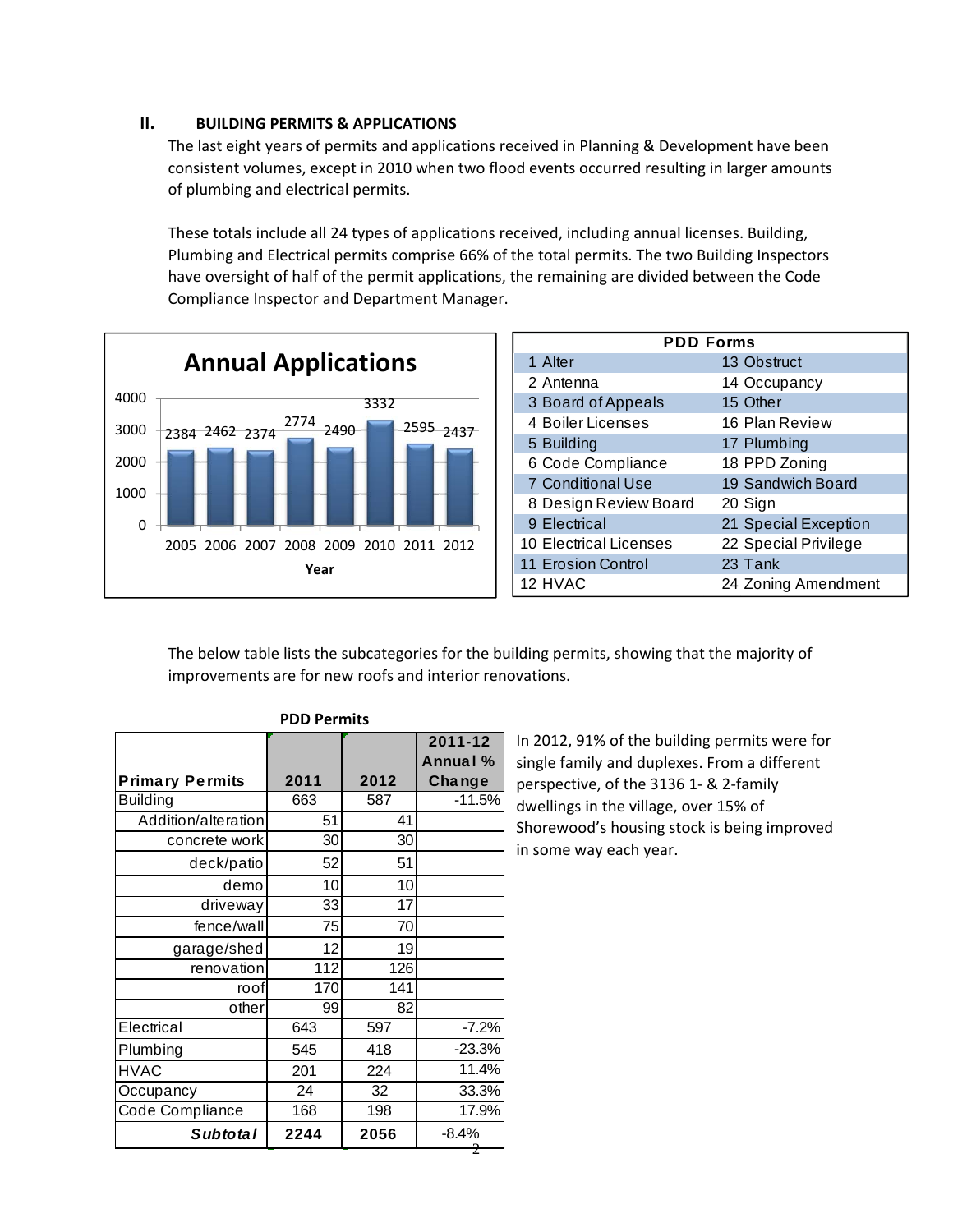The remaining permits in 2012 total 397; the majority are for Obstruct Permits, such as placing a dumpster on the street or private property.

| <b>Miscellaneous Permits</b> | 2011 | 2012           |
|------------------------------|------|----------------|
| Alter                        | 36   | 52             |
| Antenna                      | 1    | 1              |
| <b>Board of Appeals</b>      | 8    | 3              |
| <b>Boiler Licenses</b>       | 0    | $\overline{2}$ |
| <b>Conditional Use</b>       | 9    | 9              |
| Design Review Board          | 44   | 51             |
| <b>Electrical Licenses</b>   | 32   | 34             |
| <b>Erosion Control</b>       | 8    | 5              |
| Land Management              | 1    | 0              |
| Obstruct                     | 163  | 178            |
| <b>PDD</b> Amendment         | 1    | 0              |
| Plan Review                  | 0    | 17             |
| Sandwich Board               | 4    | 4              |
| Sign                         | 14   |                |
| <b>Special Exception</b>     | 1    | $\overline{2}$ |
| <b>Special Privilege</b>     | 17   | 17             |
| Tank                         | 10   | 13             |
| Zoning Amendment             | 0    | 2              |
| <b>Subtotal</b>              | 349  | 397            |

### **Number of Inspections**

Inspectors log most inspections into the permit software. In 2012 the average number of inspections per inspector was 1401 across all permits. Now that the village has staff inspectors, one inspector can inspect multiple permits per visit that fall under an individual project.

| <b>INSPECTIONS</b>    |      |      |      |  |  |  |
|-----------------------|------|------|------|--|--|--|
|                       |      |      |      |  |  |  |
|                       | 2010 | 2011 | 2012 |  |  |  |
| $#$ of Inspections    | 468  | 4308 | 4203 |  |  |  |
| Average per inspector | 1339 | 1231 | 1401 |  |  |  |

\*2010-11 3.5 FTP inspectors, 2012 3.0 FTP \*\* numbers increased 10% per new commercial development where daily inspections not recorded

# **III. CODE COMPLIANCE**

#### **1. Property Enforcement**

Dedicated property enforcement began midyear in 2008, having a full-time inspector address only exterior property enforcement. In 2012 in completion of the department's re‐organization,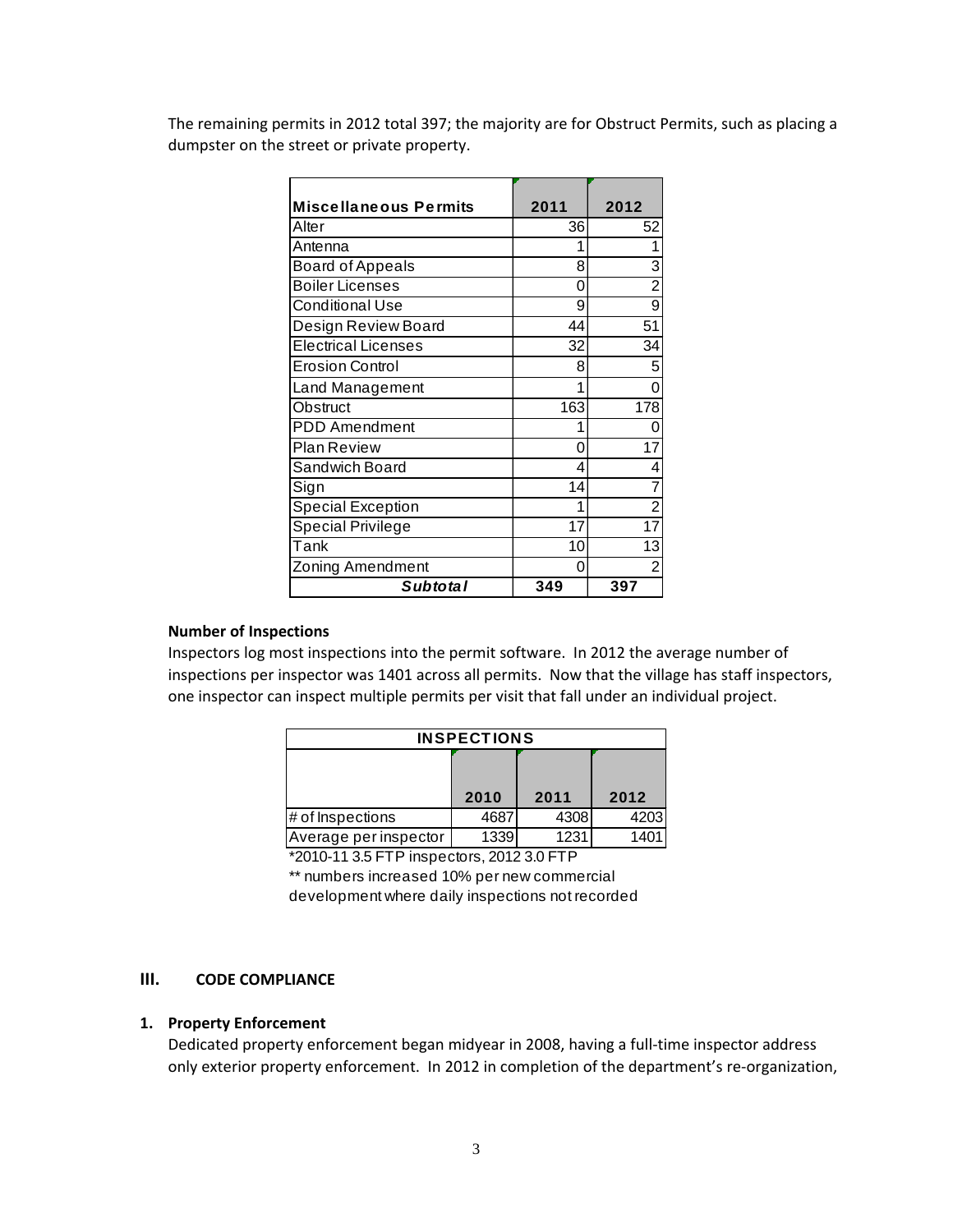the Code Compliance Inspector position changed to include both time‐of‐sale code compliance and enforcement responsibilities.

|          | <b>EXTERIOR PROPERTY CODE ENFORCEMENT</b> |                   |                     |                                                    |                     |                              |                     |                  |                     |                  |
|----------|-------------------------------------------|-------------------|---------------------|----------------------------------------------------|---------------------|------------------------------|---------------------|------------------|---------------------|------------------|
|          |                                           | <b>COMPLAINTS</b> |                     | <b>COMPLAINT</b><br><b>ORDERS</b><br><b>ISSUED</b> |                     | Monthly<br>Correction Orders |                     | Tot. Open Orders |                     | <b>CITATIONS</b> |
|          | <b>AVE</b><br>2009-                       |                   | <b>AVE</b><br>2009- |                                                    | <b>AVE</b><br>2009- |                              | <b>AVE</b><br>2010- |                  | <b>AVE</b><br>2009- |                  |
| lMonth   | 2011                                      | 2012              | 2011                | 2012                                               | 2011                | 2012                         | 2011                | 2012             | 2011                | 2012             |
| January  | 5                                         |                   |                     | 0                                                  | 4                   | ი                            | 45                  | 41               |                     | 0                |
| February |                                           |                   |                     |                                                    |                     | 4                            | 48                  | 42               |                     | 0                |
| March    | 5                                         | 6                 |                     | 4                                                  | 5                   | 5                            | 45                  | 45               |                     | 0                |
| April    | 9                                         | 13                |                     | 5                                                  |                     | 6                            | 44                  | 48               | 2                   | $\mathbf 0$      |
| May      | 20                                        | 17                | 15                  | 10                                                 | 31                  | 21                           | 66                  | 45               |                     | $\mathbf 0$      |
| Junel    | 22                                        | 8                 | 17                  | 5                                                  | 22                  | 26                           | 68                  | 60               | 6                   | $\mathbf 0$      |
| July     | 11                                        | 10 <sup>1</sup>   | 9                   | 6                                                  | 10                  | 13                           | 59                  | 56               | 5                   | 7                |
| August   | 13                                        | 14                | 6                   | 9                                                  | 16                  | 30 <sub>l</sub>              | 50                  | 58               |                     | 4                |
| Sept     | 10                                        | 10 <sup>1</sup>   | $6 \mid$            | 5                                                  | 9                   | 10 <sup>1</sup>              | 46                  | 56               | 2                   | 4                |
| October  | 11                                        | $6 \mid$          | 3                   | 4                                                  |                     | 16                           | 46                  | 44               | 4                   | 11               |
| November | 3                                         |                   | 5                   | 6                                                  | 6                   | 17                           | 37                  | 45               | 2                   | 4                |
| December | 4                                         | 2                 | 2                   | 4                                                  | 3                   | 10 <sup>1</sup>              | 35                  | 43               |                     | 3                |
| Total    | 117                                       | 97                | 77                  | 59                                                 | 126                 | 158                          |                     |                  |                     |                  |

For 2012, 158 correction orders were issued, 60 driven from complaints. A total of 97 complaints were handled by the Code Compliance Inspector as shown below.

Of the 158 orders issued, 55% were toward duplexes as shown below and the majority of orders were issued for garage repair and exposed surfaces that needed painting.

| <b>Enforcement Orders by Building</b><br>Type |     |     |  |  |  |  |  |  |  |
|-----------------------------------------------|-----|-----|--|--|--|--|--|--|--|
| Year 2012 Percent                             |     |     |  |  |  |  |  |  |  |
| <b>Duplex</b>                                 | 87  | 55% |  |  |  |  |  |  |  |
| Single Family                                 | 42  | 27% |  |  |  |  |  |  |  |
| Multifamily                                   | 13  | 8%  |  |  |  |  |  |  |  |
| Commercial                                    | 15  | 9%  |  |  |  |  |  |  |  |
| Condominium                                   |     |     |  |  |  |  |  |  |  |
|                                               | 158 |     |  |  |  |  |  |  |  |

| <b>Notice Correction Categories</b> |    |                |
|-------------------------------------|----|----------------|
| <b>Clean Up Orders</b>              |    | 20             |
| Fence Repair                        |    | 10             |
| Paint House/Trim                    |    | 30             |
| Garage                              |    | 50             |
| garbage/storage                     | 5  |                |
| paint                               | 9  |                |
| repair                              | 17 |                |
| missing numbers                     | 9  |                |
| gutters/downspouts                  | 10 |                |
| Weeds/Grass/Overgrowth              |    | 27             |
| <b>Abandaned Vehicle</b>            |    | 3              |
| Porch/Deck Repair                   |    | 16             |
| Chimney Repair                      |    | 4              |
| Roof                                |    | $\overline{2}$ |
| Siding                              |    | 3              |
| Other                               |    | 18             |
|                                     |    |                |

# **2. Citations**

Forty-one (41) citations were issued in 2012, totaling \$32,169 across 15 properties. Five (5) properties paid a total of \$3,708. Recovery rate went from 6.7% (2011) to 11.5% (2012).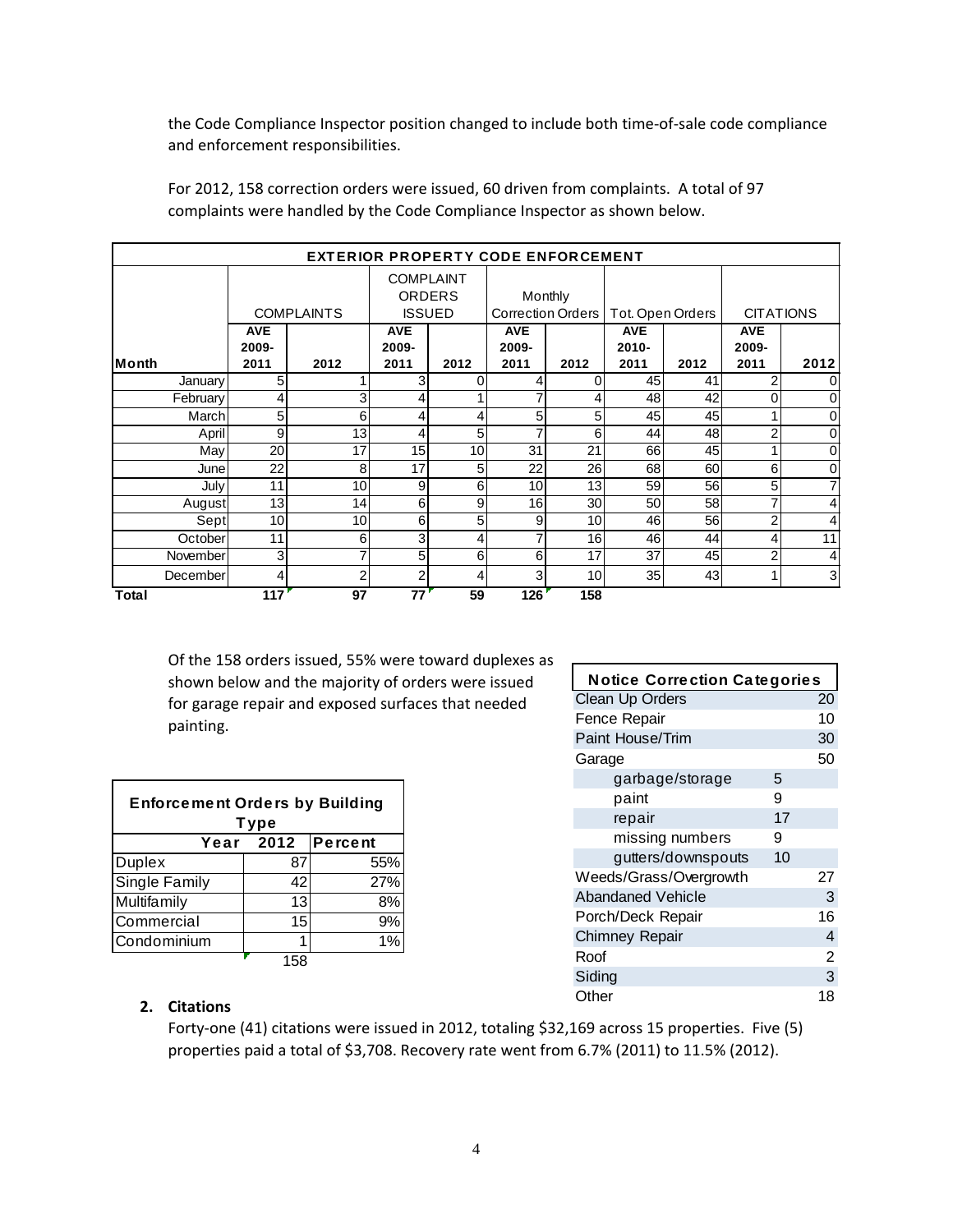| <b>CITATIONS</b>              |          |         |          |          |          |  |  |  |
|-------------------------------|----------|---------|----------|----------|----------|--|--|--|
|                               | 2008     | 2009    | 2010     | 2011     | 2012     |  |  |  |
| <b>Total Citations Issued</b> | 47       | 31      | 29       | 37       | 41       |  |  |  |
| Amount Issued                 | \$12,465 | \$8,708 | \$14,266 | \$44,200 | \$32,169 |  |  |  |
| Amount Paid                   | \$2,790  | \$860   | \$1,173  | \$550    | \$3,708  |  |  |  |
| <b>Total Properties Paid</b>  | 15       | 5       |          |          | 5        |  |  |  |
| <b>Dismissed Citations</b>    | 11       | 3       | 9        | 3        | 5        |  |  |  |
| <b>Voided Citations</b>       | 5        | 6       | ◠        | າ        |          |  |  |  |
| Number of properties          | 18       | 19      | 12       | 14       | 15       |  |  |  |

This past year the new Code Compliance Inspector began utilizing the re-inspection fees to aid in gaining compliance. Most often these fees are applied after considerable effort has gone into gaining compliance, where extensions were granted and ignored.

| <b>Re-Inspection Fees</b> | YTD   |
|---------------------------|-------|
| Number of Re-Inspections  |       |
| Number of Properties      |       |
| Amount Invoiced           | \$875 |

### **3. Code Compliance‐Home Sale Program**

The number of Code Compliance applications was significantly higher than in 2011 with an increase of 30 applications. As a side note, the Multiple Listing Service shows 141 homes sold in 2012 compared to 112 the year before.

Many improvements were made to the program, ranging from enhancing the software tools and process changes.

The below table illustrates the number of new permits that resulted from the Code Compliance inspections. Eighty‐six (86) of the code compliance applicants were required to submit permits for work found without permit totaling \$9,310 in fees. Worthy to clarify, a policy change in 2011 has the inspector closing out any voided



permits during an inspection if work was completed properly. Prior to that change, if a final inspection was not completed, the permit was voided and filed away and a new permit and fee was required.

| WORK FOUND WILNOUL PENNIL      |  |                                                      |       |  |  |  |  |
|--------------------------------|--|------------------------------------------------------|-------|--|--|--|--|
|                                |  | Data                                                 |       |  |  |  |  |
| <b>Violations Found Via:</b>   |  | Sum of Number of Properties Sum of Total Permit Fees |       |  |  |  |  |
| <b>Code Compliance Program</b> |  | 86                                                   | 9310  |  |  |  |  |
| <b>Property Enforcement</b>    |  | 14                                                   | 1143  |  |  |  |  |
| <b>Grand Total</b>             |  | 100                                                  | 10453 |  |  |  |  |

### **Work Found without Permit**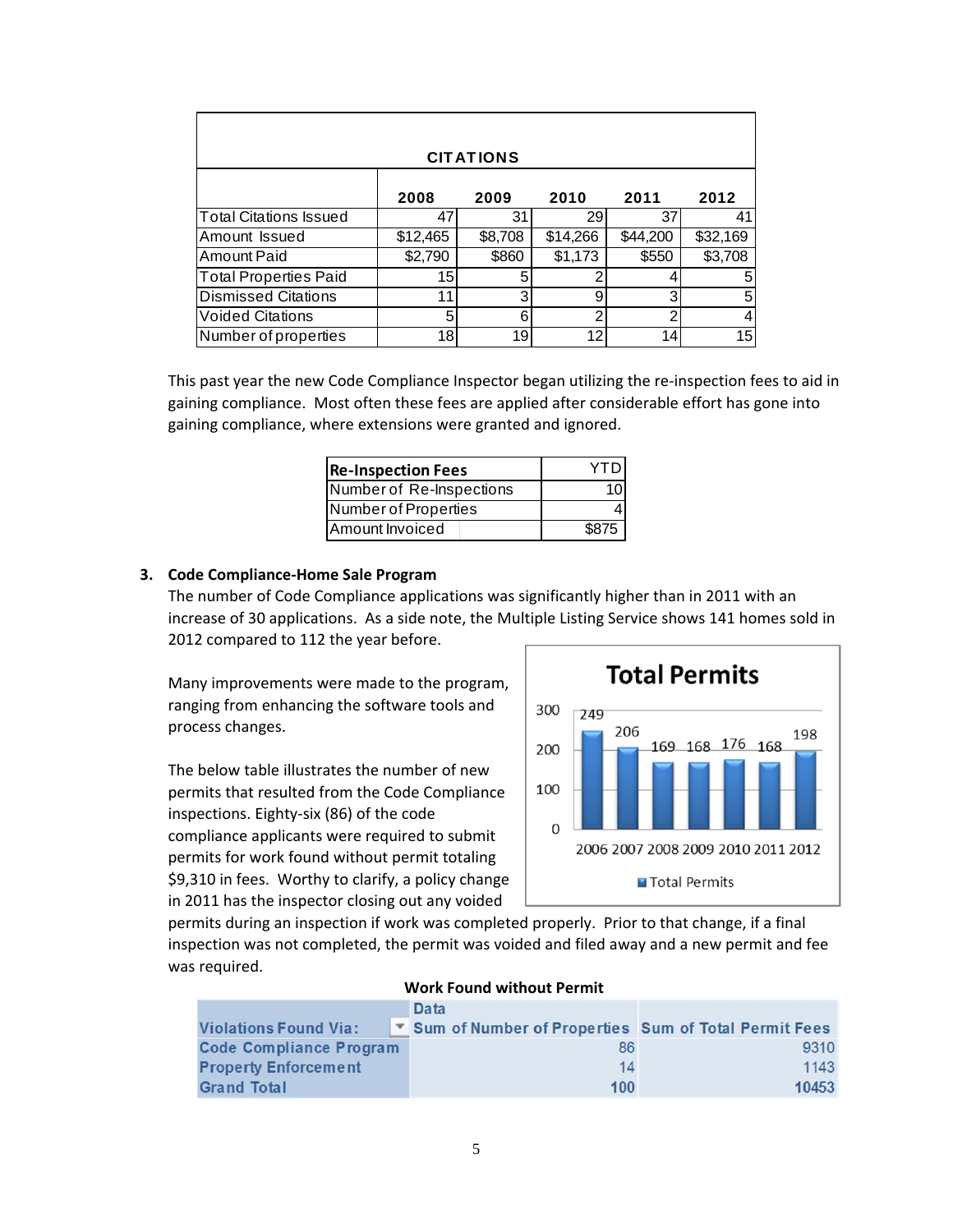# **IV. BUSINESS OCCUPANCIES**

Many new businesses decided to open their doors in Shorewood and five decided to relocate within the Village. Of the 26 new businesses, 18 are in storefront locations.

### **1. Vacancies**

Village records indicate there are 276 active business spaces, 141 of the total are storefront businesses that include both office and retail uses. Of the 141 storefronts, 95 are currently being used for retail businesses and the remaining as offices.

Storefront vacancies continue to remain very low. Throughout the year, retail-based storefront vacancies ranged between 3% ‐ 5%. At the end of the year, there were six (6) storefront vacancies, not including the vacant bookstore. Four (4) of the six (6) vacancies are suited for retail use and equates to a vacancy rate of 4%.

| <b>NEW BUSINESSES</b> |                             |                                 |    | <b>RELOCATED BUSINESSES</b> |
|-----------------------|-----------------------------|---------------------------------|----|-----------------------------|
|                       | 1. Le Cocon Day Spa         | 12. Sound by Design             |    | 1. Curves                   |
|                       | 2. Camp Bar                 | 13. Kensington Liquor           |    | 2. McCabe Insurance         |
| 3.                    | <b>Swanky Seconds</b>       | 14. Serenity Financial Services |    | 3. Performance Running      |
| 4.                    | Miss Cupcake                | 15. Verizon Wireless            | 4. | Lada Driving School         |
|                       | 5. Dr. Zhou's Acupuncture & | 16. Suzanne Powers Realty       |    | 5. McDermott, Foley &       |
|                       | <b>Wellness Clinic</b>      | Group                           |    | Wilson                      |
|                       | 6. Falbo Bros. Pizzeria     | 17. Elements East               |    |                             |
|                       | 7. The Waxwing              | $18.$ Min's                     |    |                             |
| 8.                    | New Leaf Therapies          | 19. AKS Travel                  |    |                             |
|                       | 9. So Cool Craft            | 20. Fix Phone Land              |    |                             |
|                       | 10. Indulgence Chocolatiers | 21. Broakland Studio            |    |                             |
|                       | 11. Baugnet Design Studio   |                                 |    |                             |

#### **V. NEIGHBORHOOD LOAN PROGRAM**

The Department Manager continues to administer the Neighborhood Improvement Loan Program for the below loan types, that started in May 2009. By the end of 2012, 25 loans were approved for \$322,138. Exterior Maintenance loans were discontinued in 2010.

|                             |              |           |                 | Tot.         | No. of   |
|-----------------------------|--------------|-----------|-----------------|--------------|----------|
|                             | Original     | Loans     |                 | Remaining    | Approved |
| Loan Types                  | <b>Funds</b> | Approved  | <b>Paybacks</b> | <b>Funds</b> | Loans    |
| Down Payment                | \$80,000     | \$24,000  | \$8,000         | \$16,000     | 6        |
| <b>Exterior Maintenance</b> | \$75,000     | \$30,025  | \$19,000        | \$15,000     | 5        |
| <b>Duplex</b>               | \$100,000    | \$120,000 | \$20,000        | \$26,975     | 6        |
| <b>Attic</b>                | \$80,000     | \$148,113 | \$30,813        | \$20,000     | 8        |
|                             | \$335,000    | \$322,138 | \$77,813        | \$77,975     | 25       |